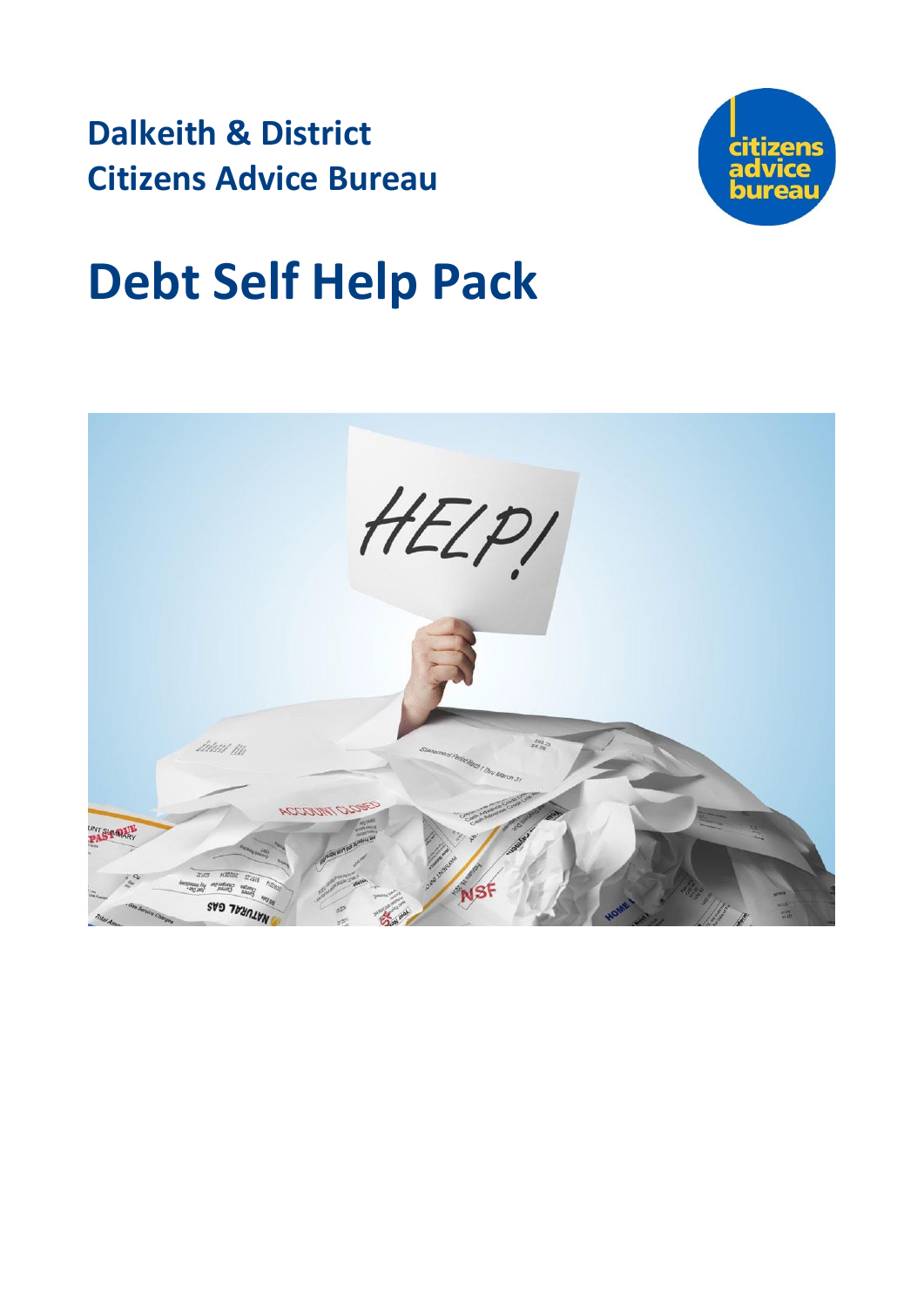## **Contents of this Debt Pack**

| Dalkeith & District CAB's Debt Team                  |  |
|------------------------------------------------------|--|
| How to use this Debt Pack                            |  |
| <b>Step 1:</b> Listing your debts                    |  |
| <b>Step 2:</b> Increasing your income                |  |
| <b>Step 3: Preparing your Personal Budget</b>        |  |
| <b>Step 4:</b> Making payment proposals to creditors |  |



**Dalkeith & District Citizens Advice Bureau, 8 Buccleuch Street, Dalkeith, Midlothian EH22 1HA** Tel. 0131 660 1636, Email: [bureau@dalkeithcab.org.uk.](mailto:bureau@dalkeithcab.org.uk) Web: [www.DalkeithCAB.org.uk](http://www.dalkeithcab.org.uk/)

Scottish registered charity no. SC 000593. Company Limited by Guarantee in Scotland, no. SC 332676. Authorised and regulated by the Financial Conduct Authority to provide debt advice. FC ref. no. FRN 617446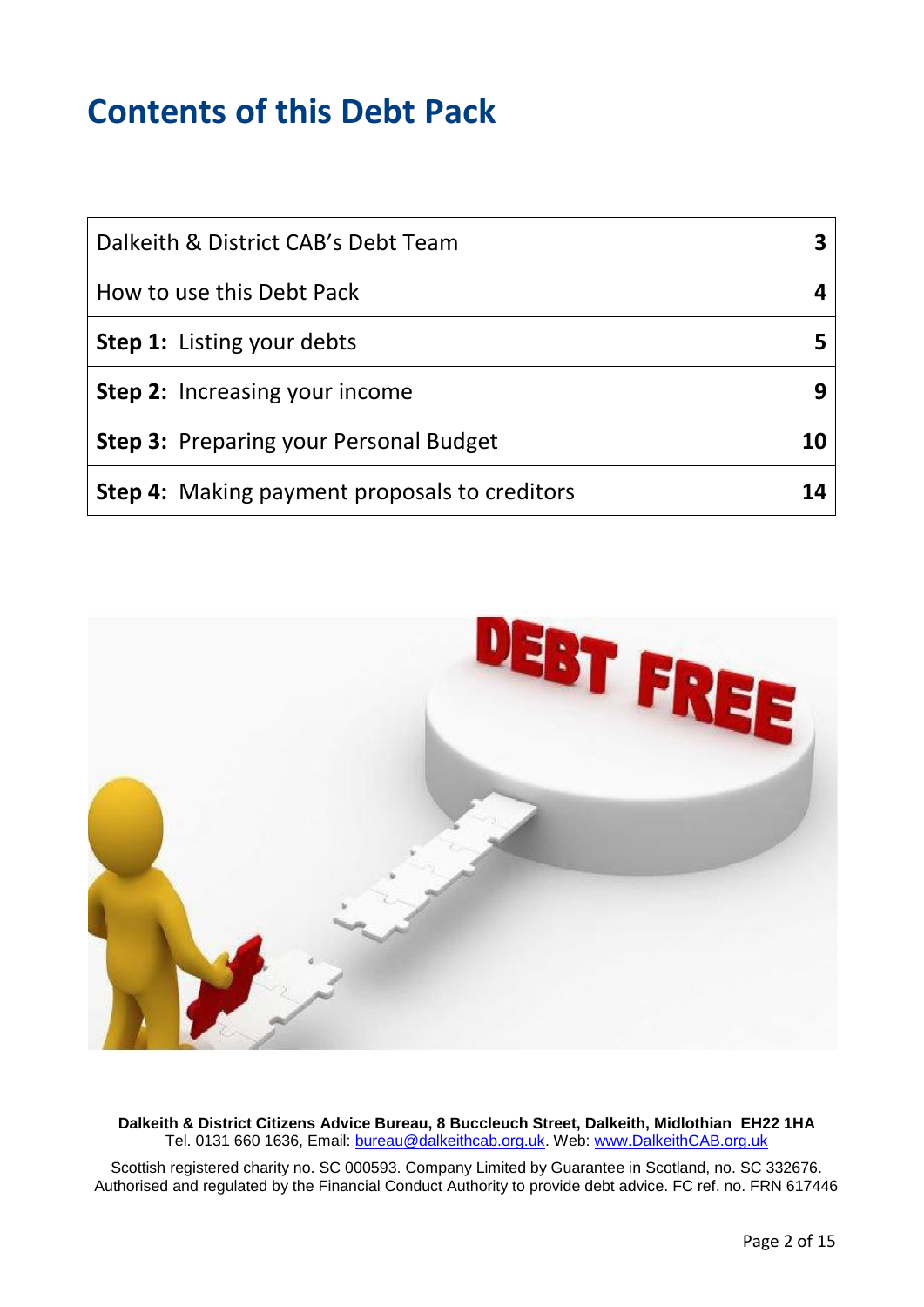## **Dalkeith & District CAB Debt Team**

Dalkeith & District Citizens Advice Bureau (Dalkeith CAB) Debt Team is here to help whether that means assisting you to help yourself or to act on your behalf with your financial difficulties. Our advice is free, independent, impartial and confidential.

**Our Vision:** We aim to provide an information and advice service to individuals and households facing financial difficulties.

> We also work with other advice Agencies, Solicitors and others throughout Midlothian to provide financial education, income maximisation and outgoings reduction.

**Our Actions:** We are committed to non-discriminatory practice.

We ensure accessibility standards are met and everyone receives service tailored to their needs.

Everything you tell us will be treated in a strictly confidential manner.

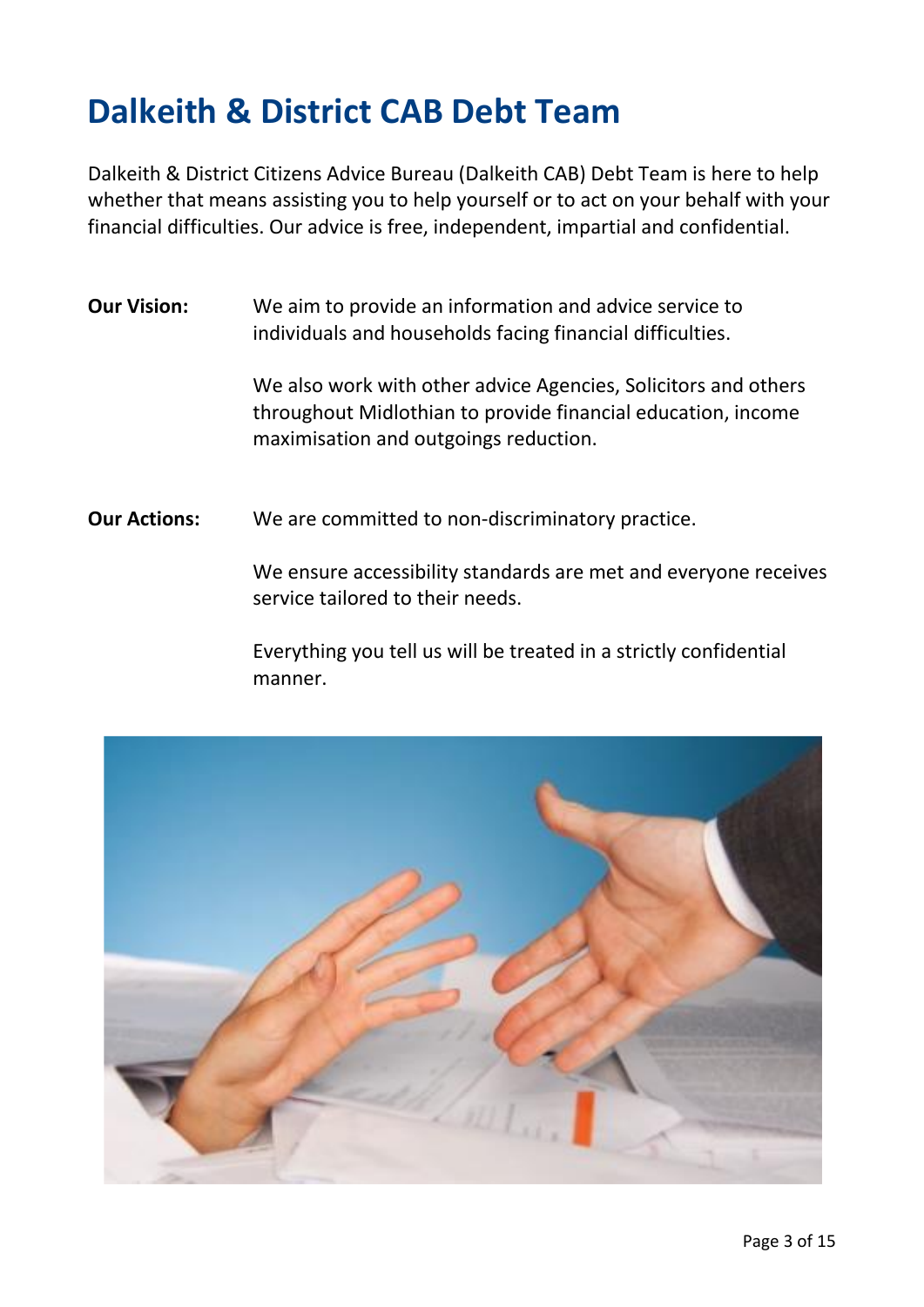## **How to use this Debt Pack**

The pack will assist you to:

- **1.** Assess your debts.
- **2.** Consider your options.
- **3.** Choose the most appropriate option for you.
- **4.** Budget your money better.

The pack is designed as an easy to follow, step by step guide.

As you complete each step, you will be advised to continue with the pack, or if it is more appropriate to your needs, to go to your nearest Citizens Advice Bureau for free, confidential professional advice.

### **Please note:**

- If your home is at risk of repossession,
- You are being evicted,
- You are at risk of having utilities being cut off, or
- There is a risk your wages or bank account will be arrested.

#### **Please contact Dalkeith & District CAB directly, as soon as possible.**

Tel. 0131 660 1636, Email: [bureau@dalkeithcab.org.uk](mailto:bureau@dalkeithcab.org.uk)

**This debt pack is not a suitable option for you.**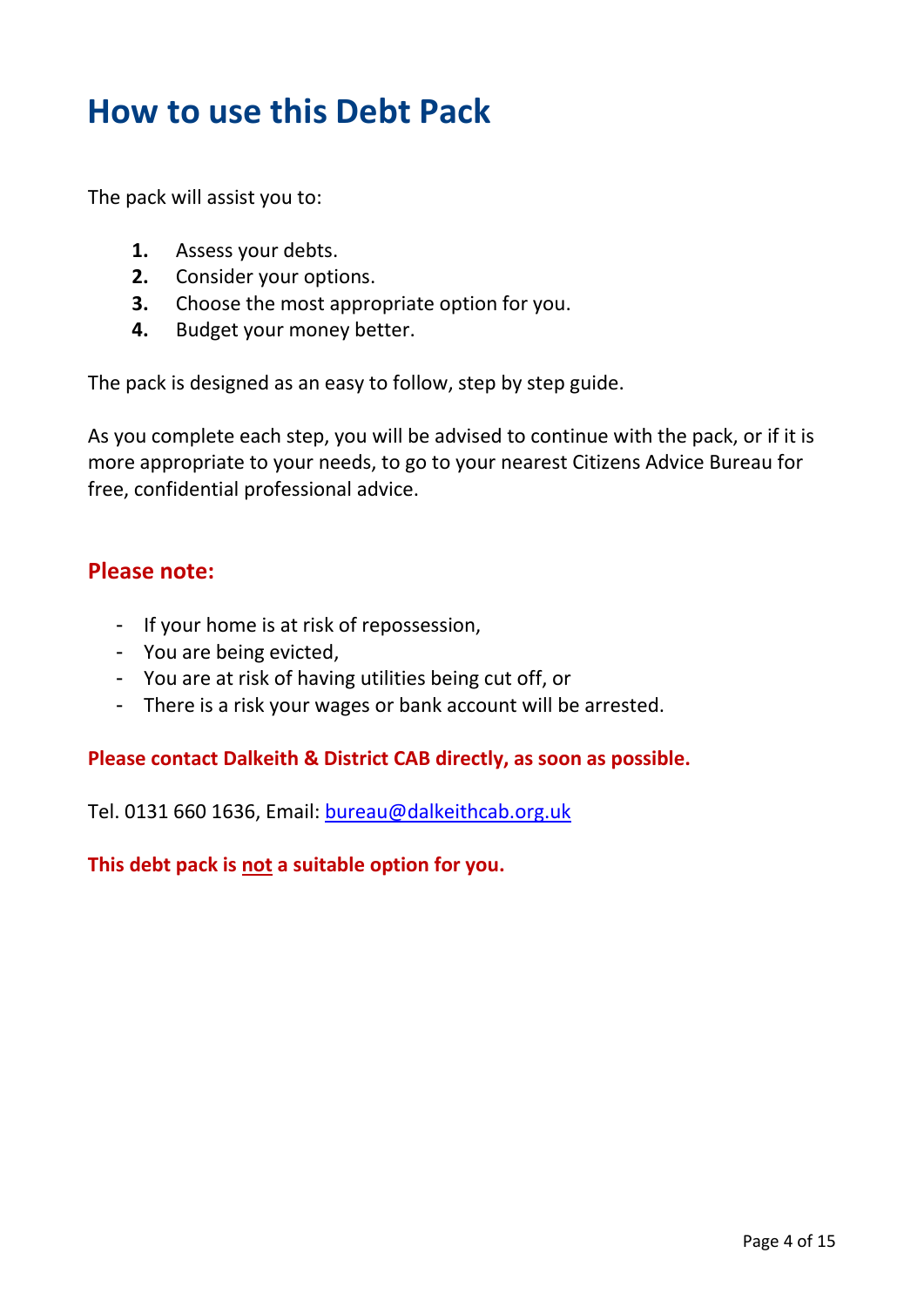## **Step One: List your Debts**

The first step in dealing with a debt situation is to fully understand how much money you owe. This will allow you to regain control of your money.

## **What are the types of debt?**

It is important that you identify the types of debt that you have. There are 3 types, and each must be dealt with differently.

Emergency Debt Priority Debt Non-Priority Debt

#### **Emergency Debt**

Emergency debts are those where non-payment has serious consequences and must be dealt with immediately.

If your home is at risk of repossession, you are being evicted or you are having legal problems, it is an emergency debt situation. These are examples of Emergency Debt:

- Mortgage arrears
- Rent arrears
- Council Tax arrears
- Court summons
- Wage arrestment
- Bank account arrestment
- Unpaid fines
- Threat of bankruptcy

**If you think you are in an emergency debt situation, DO NOT continue with this pack. Please contact Dalkeith & District Citizens Advice Bureau directly for advice.** 

### **Priority Debt**

Priority debts have serious consequences if ignored. You could be at risk of losing essential services to your home or losing your car. Examples of priority debts are:

- Missed mortgage payments
- Missed rent payments
- Secured loans
- Unpaid gas and electric bills
- Secured loans
- Unpaid bills for household goods and services e.g. telephone
- Missed payments on your car, van or other vehicle.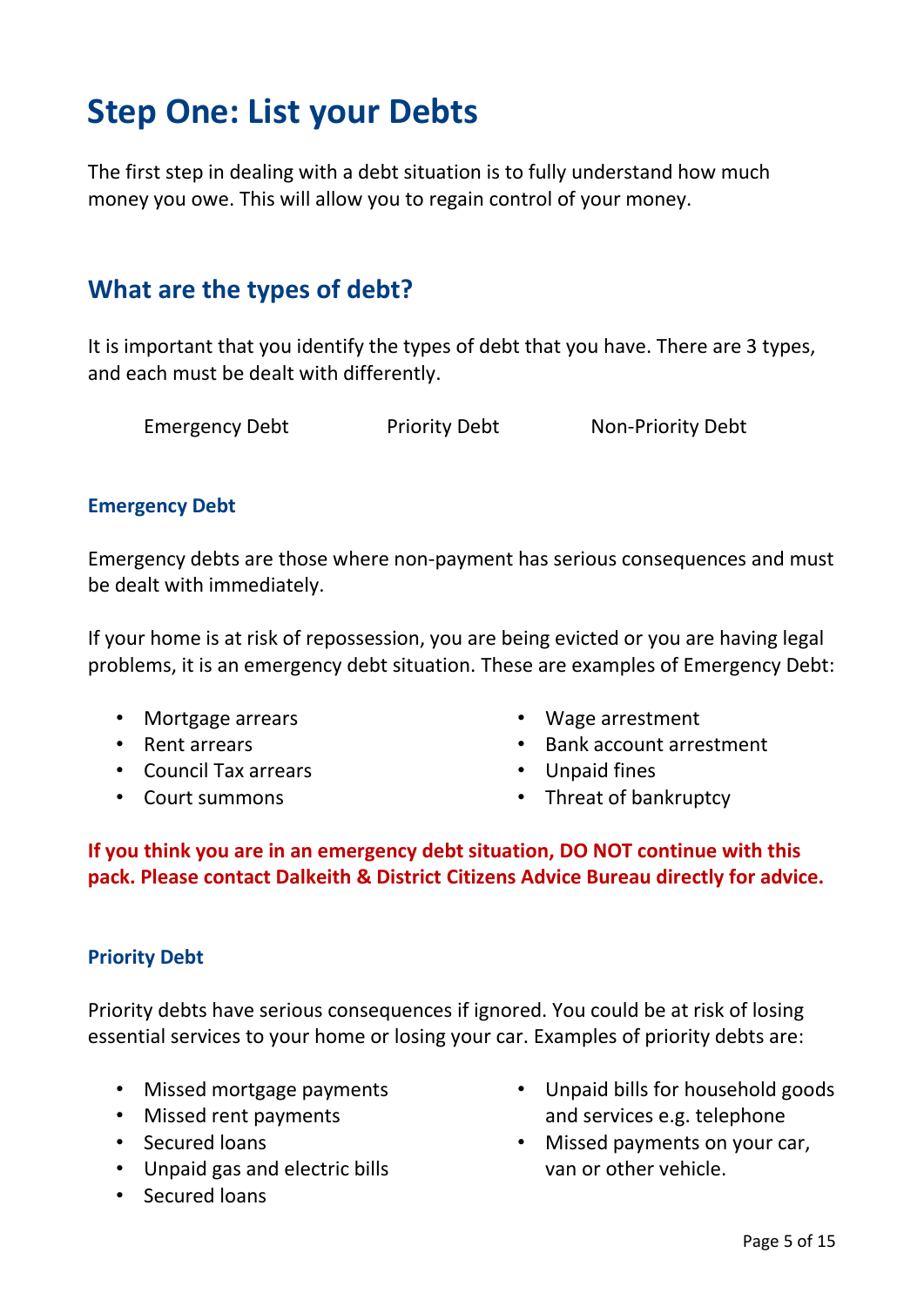**Please Note: missed mortgage, council tax and rent payments may also be an emergency. If you think you are in an emergency situation, please contact Dalkeith & District Citizens Advice Bureau directly for advice.**

If you have items on conditional sale agreements or hire purchase, you could be in danger of losing them. Please read your finance agreement for full information.

**Credit Agreements -** If you have taken out a cash loan or some other financial arrangement, then you will probably have entered into a credit agreement. This is an agreement that allows you to pay by instalments over a period of time.

**Hire Purchase and Conditional Sale Agreements -** Hire Purchase and conditional sale agreements are also credit agreements. Hire Purchase is a form of credit, where the borrower agrees to pay for goods, on an instalment basis and does not own the goods until the last payment is made.

#### **Non-Priority Debt**

Any other debt you have left is a non-priority debt. Please don't ignore non-priority debts, as not paying them can result in legal action. Examples include:

- Catalogue debts
- Credit cards
- Store cards
- Credit agreements
- Debt to family/friends
- Personal loans

## **Identifying Your Types of Debt**

To help identify the types of debt that you have, look at your completed Current Debt List. The priority box should still be blank. Think about your debts and then complete the priority box by writing 'YES' for a priority debt and 'NO' for a nonpriority debt.

## **How to Deal With Priority and Non-Priority Debt**

To help stop your priority debt from becoming an emergency debt, you must contact your creditors and explain your situation. It may be easiest to telephone them initially and follow up any telephone conversation with an email or letter.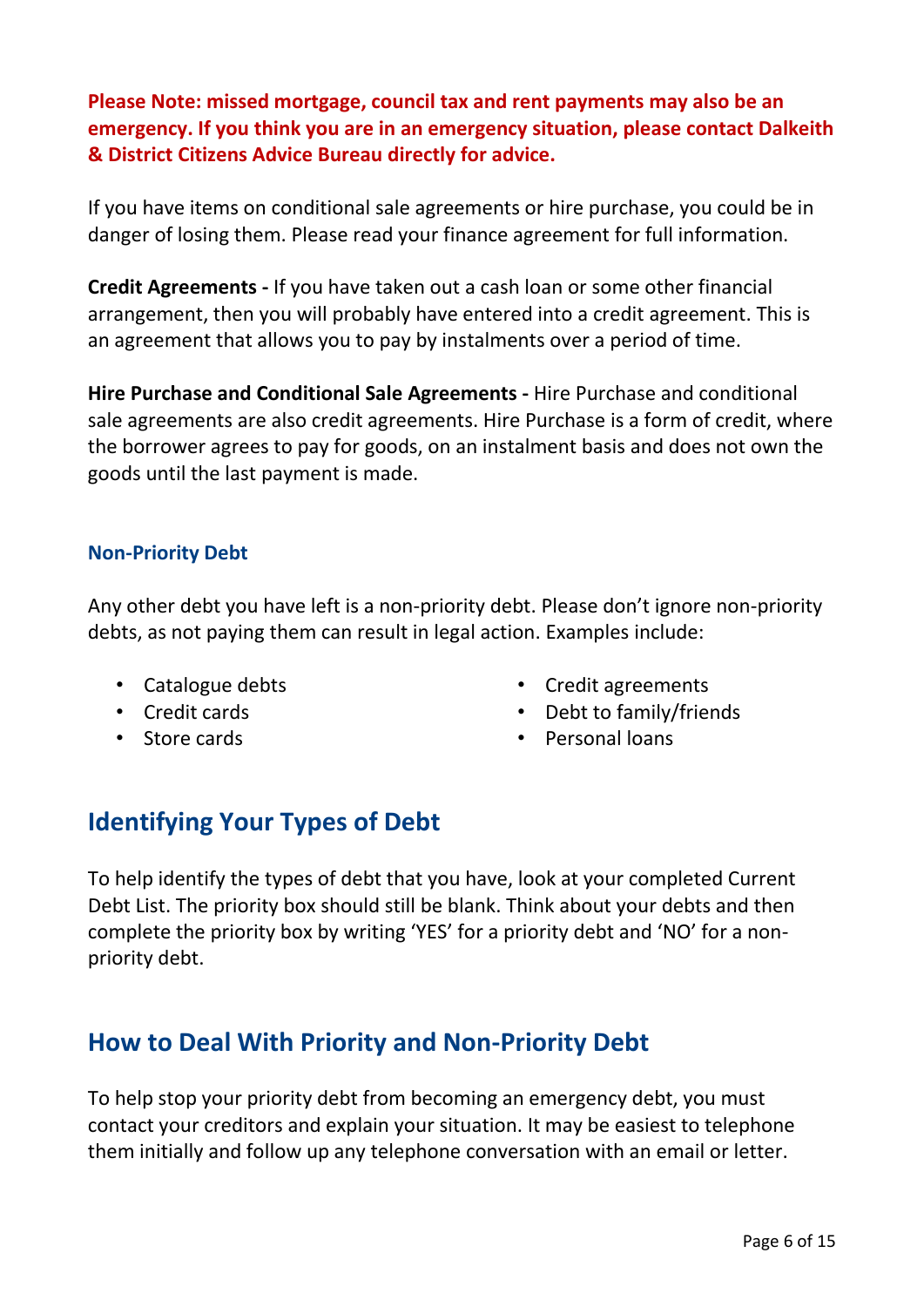### **When calling:**

- **1.** Ask them what they expect from you to stop any further action being taken.
- **2.** Record the full details of your conversation (date, time, person you spoke to, any agreements made).
- **3.** Pay your creditors what you can afford in the meantime.

By writing and explaining your current situation, it could put a temporary hold on further action. A template initial letter can be found at the back of this pack. Remember to keep a copy of all the letters you send, as they are proof of correspondence between you and your creditors.

Use the sheet on the next page to record details of all your creditors.

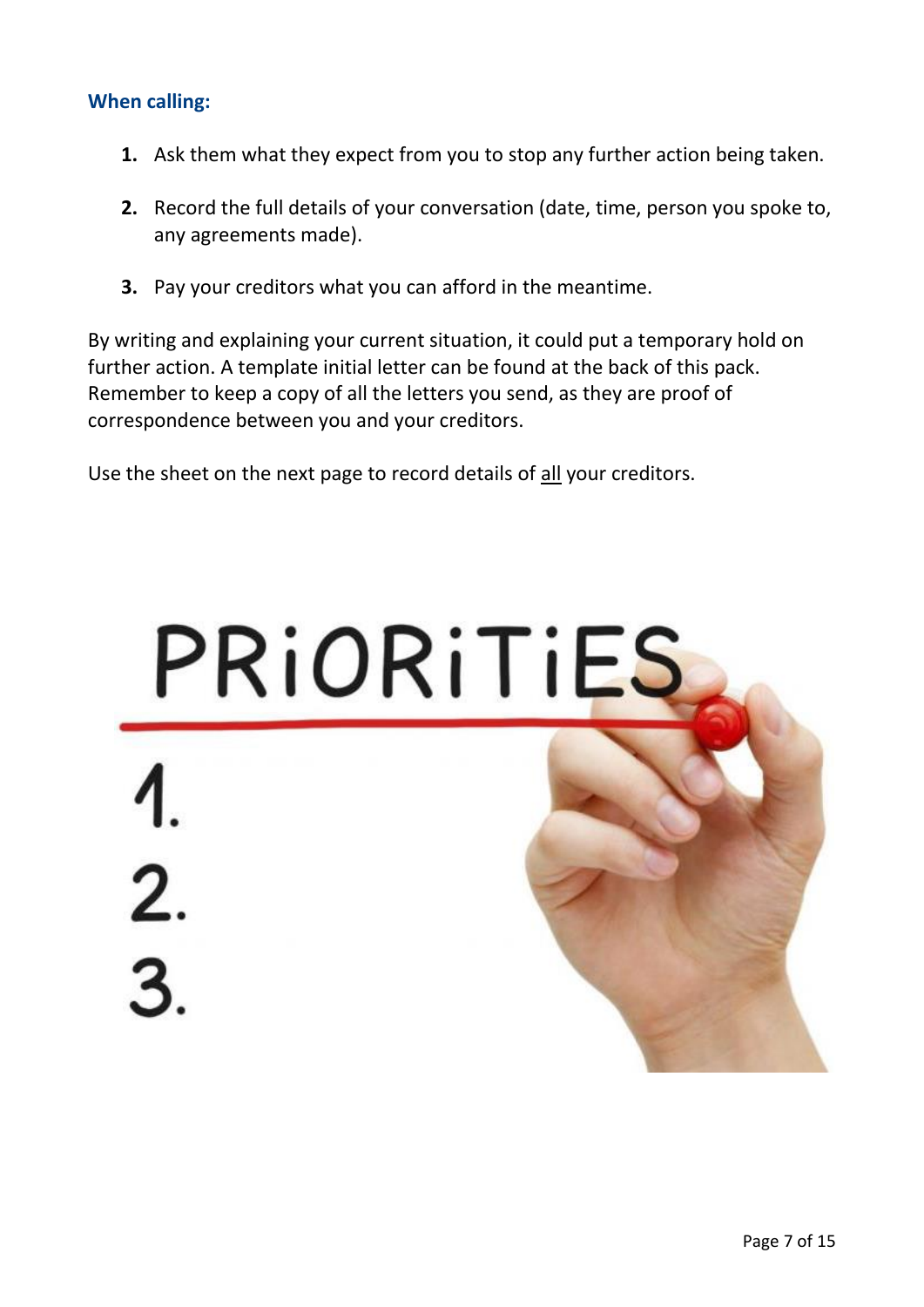## **Your Current Debt List**

| <b>Details of Creditor or</b><br><b>Debt Collector</b> | <b>Amount</b><br>owed (£) | <b>Type of Debt</b> | $E/P/NP^*$ |
|--------------------------------------------------------|---------------------------|---------------------|------------|
| Example: Halifax                                       | 1,000                     | <b>Credit Card</b>  | <b>NP</b>  |
|                                                        |                           |                     |            |
|                                                        |                           |                     |            |
|                                                        |                           |                     |            |
|                                                        |                           |                     |            |
|                                                        |                           |                     |            |
|                                                        |                           |                     |            |
|                                                        |                           |                     |            |
|                                                        |                           |                     |            |
|                                                        |                           |                     |            |
|                                                        |                           |                     |            |
|                                                        |                           |                     |            |
|                                                        |                           |                     |            |
|                                                        |                           |                     |            |
|                                                        |                           |                     |            |
| <b>TOTAL of all Debts</b>                              |                           |                     |            |

\* **E** = Emergency **P** = Priority **NP** = Non-Priority

**Please note:** If you have any of the following debts with the Bank that you are currently banking with we suggest that you open a new basic bank account with a bank that you do NOT have any debts with. **Dalkeith CAB can advise how to do this.**

 **ü Loans ü Credit Cards ü Overdrafts**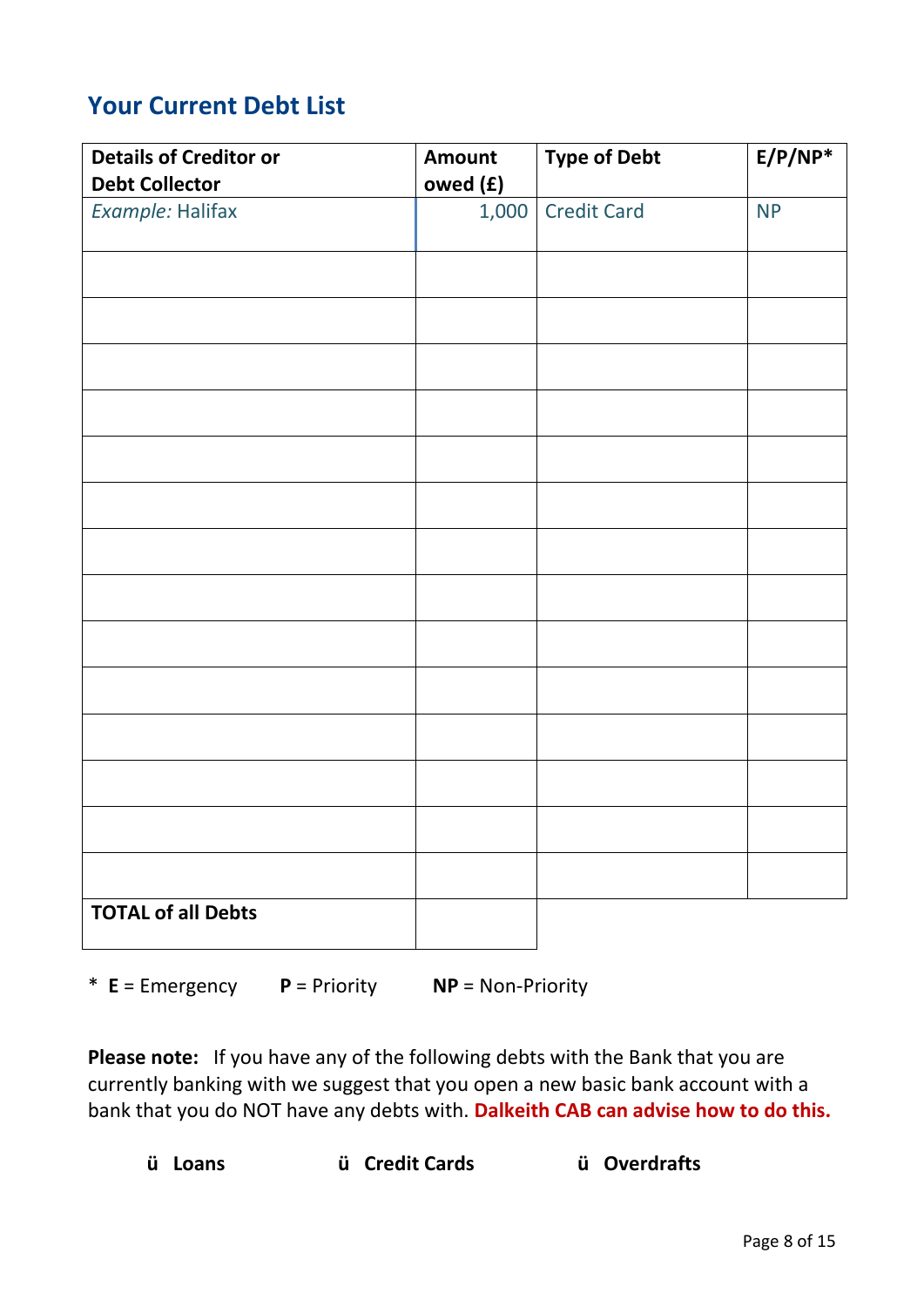## **Step Two: Increase your Income**

Many people are in debt because they don't receive all the money they are entitled to. Use the checklist below to see if there are ways you can increase your income.

**ü Get benefits and tax credits or Universal Credit.** Make sure you are getting all the benefits, tax credits or Universal Credit that you should get. Contact Dalkeith CAB for a full benefit check. Alternatively, you can try the Turn2Us Benefit Calculator [\(http://benefits-calculator.turn2us.org.uk](http://benefits-calculator.turn2us.org.uk/) ) to check your benefit entitlement online.

**ü Is your employer paying at least the minimum wage?** Contact the CAB if doubt. [www.gov.uk/government/publications/minimum-wage-rates-for-2022](http://www.gov.uk/government/publications/minimum-wage-rates-for-2022) 

**ü Are you paying too much tax?** Are you getting all the tax reliefs and allowances that you can? Check with HMRC [\(www.gov.uk/income-tax-rates\)](http://www.gov.uk/income-tax-rates) if in any doubt.

**ü Are you due Child Maintenance?** Should a former partner be paying you child maintenance? Find out how to apply for maintenance here: [www.gov.uk/making](http://www.gov.uk/making-child-maintenance-arrangement/arrange-child-maintenance-yourself)[child-maintenance-arrangement/arrange-child-maintenance-yourself\)](http://www.gov.uk/making-child-maintenance-arrangement/arrange-child-maintenance-yourself)

**ü Is anyone staying with you who should be paying for their keep?** If someone who is not a dependent lives with you, it can reduce the amount of money you get in benefits. Find out how much their upkeep costs and ask them for help.

**ü Do you have payment protection insurance?** You may not need it, and may be entitled to a refund for what you have already paid. Contact the CAB for advice.

**ü Can you rent out space in your home?** You may wish to look into taking on a lodger or renting out storage space (e.g. a garage) that you do not need yourself. Check your mortgage or rental agreement and home insurance policy first.

**ü Can you get an advance, a budgeting loan or help from the Scottish Welfare Fund?** Further information available here: [www.mygov.scot/scottish-welfare-fund](http://www.mygov.scot/scottish-welfare-fund)

**ü Staying on at school in Scotland?** You may be able to get help with the costs of your children staying on at school or college. Find out more from Dalkeith CAB.

**ü Can you reduce your home fuel bills?** There are a number of options including switching to a different supplier, schemes for adding insulation, draught-proofing, a new boiler (free or getting help with the costs) or a grant to help with fuel costs.

**Dalkeith CAB can help with information on all of the above.**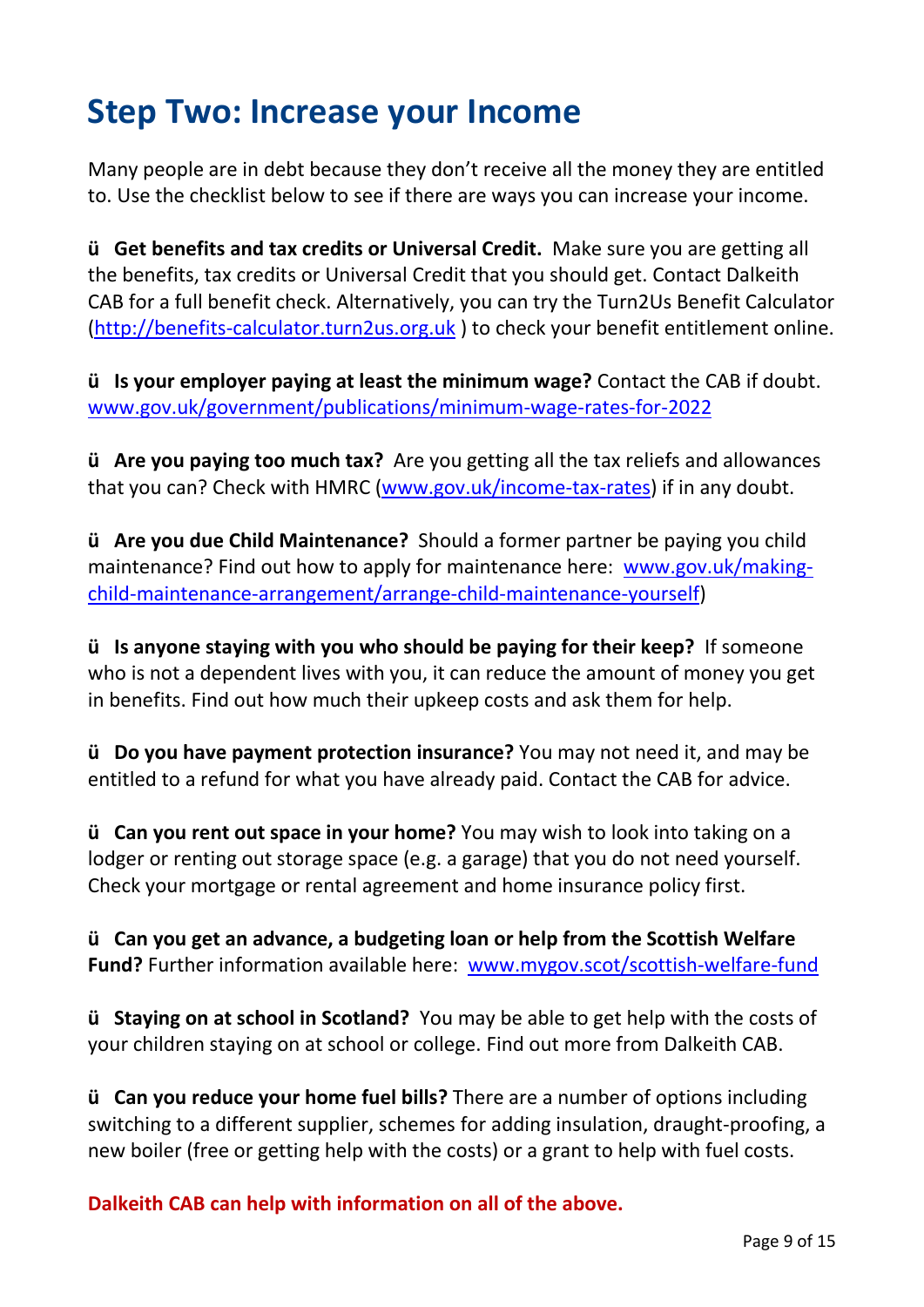## **Step Three: Prepare Your Personal Budget**

Working out a Personal Budget is important because it helps you:

- See how much money is coming into your household;
- See how much money is going out;
- See how much money you have left;
- Work out the best way to deal with your debts;
- Work out affordable offers to creditors if you think this is the best way to deal with your debts; and,
- Plan your future spending.

Once your Personal Budget sheet is complete, you will be able to see:

- All the money that you have coming in;
- All the money you have going out;
- A list of all your priority debts and any payments that you need to make towards these debts;
- How much money you have left over to pay your non-priority debts and;
- A list of your non-priority creditors and what you have worked out you can pay to each creditor.

## **Information you need to write your Personal Budget**

- **1.** Your **net income** that is the total income you receive from all sources, after paying tax and employee's national insurance contribution.
- **2.** Total amount of your **essential expenditure** (please do not include payments to your creditors).
- **3.** Total **disposable income**. To get this figure, use the following calculation:

 *Net Income - Essential Expenditure = Disposable Income*

Complete your budget on either a weekly or monthly basis. It is best if you are paid weekly, to budget weekly. If paid monthly, budget monthly.

Remember to include ongoing bills you do not currently pay, but will need to pay, like Council Tax. Check if you qualify for Council Tax reduction or exemption. The Turn2Us online benefit calculator can help [http://benefits-calculator.turn2us.org.uk](http://benefits-calculator.turn2us.org.uk/)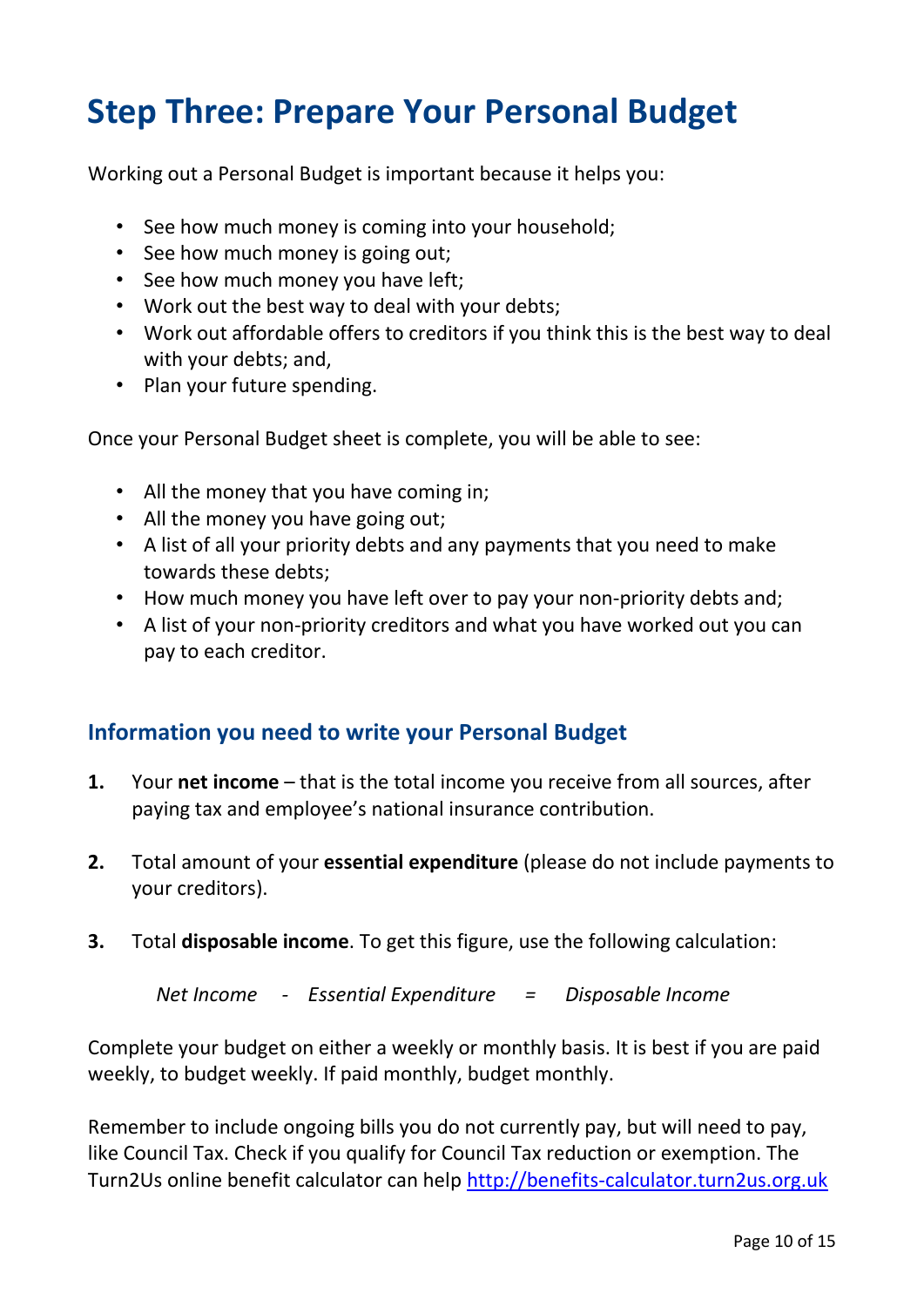## **Help With Completing Your Budget Calculations**

### **How to Do Your Budget Calculations on A Monthly Basis**

- To calculate a one-off yearly payment as a monthly payment, divide it by 12.
- To calculate a weekly payment as a monthly payment, multiply it by 52 and then divide by 12.

#### **How to Do Your Budget Calculations on A Weekly Basis**

- To calculate a one-off yearly payment as a weekly payment, divide it by 52.
- To calculate a monthly payment as a weekly payment, multiply it by 12 and divide by 52

#### **How to Do Your Budget Calculations If You Are Paid 4 Weekly**

- To calculate a one-off yearly payment as a 4-weekly payment, divide it by 13.
- To calculate a monthly payment as a 4-weekly payment, multiply it by 12 and divide by 13.

#### **Working Out Monthly or Weekly Gas, Electric and other Utility Costs**

Look back over your bills for the last year and work out the average you paid per month or week. It's essential that your calculations are based on actual meter readings, not estimated bills, or they will not give a clear picture of usage or costs.

To calculate the average per month, divide the total paid during the year by 12. To calculate the average per week, divide the total paid in the year by 52.

**Remember!** Make sure the expenditure in your Personal Budget truly reflects what you spend and includes all of your outgoings. Before you can consider making any savings, you need to be sure you can pay for all your essential needs on an ongoing basis.

**If, after completing your Personal Budget (Steps 2 and 3 above), you find you have no disposable income (income that's not needed to cover essential, regular costs) contact Dalkeith CAB Debt Team for further advice.**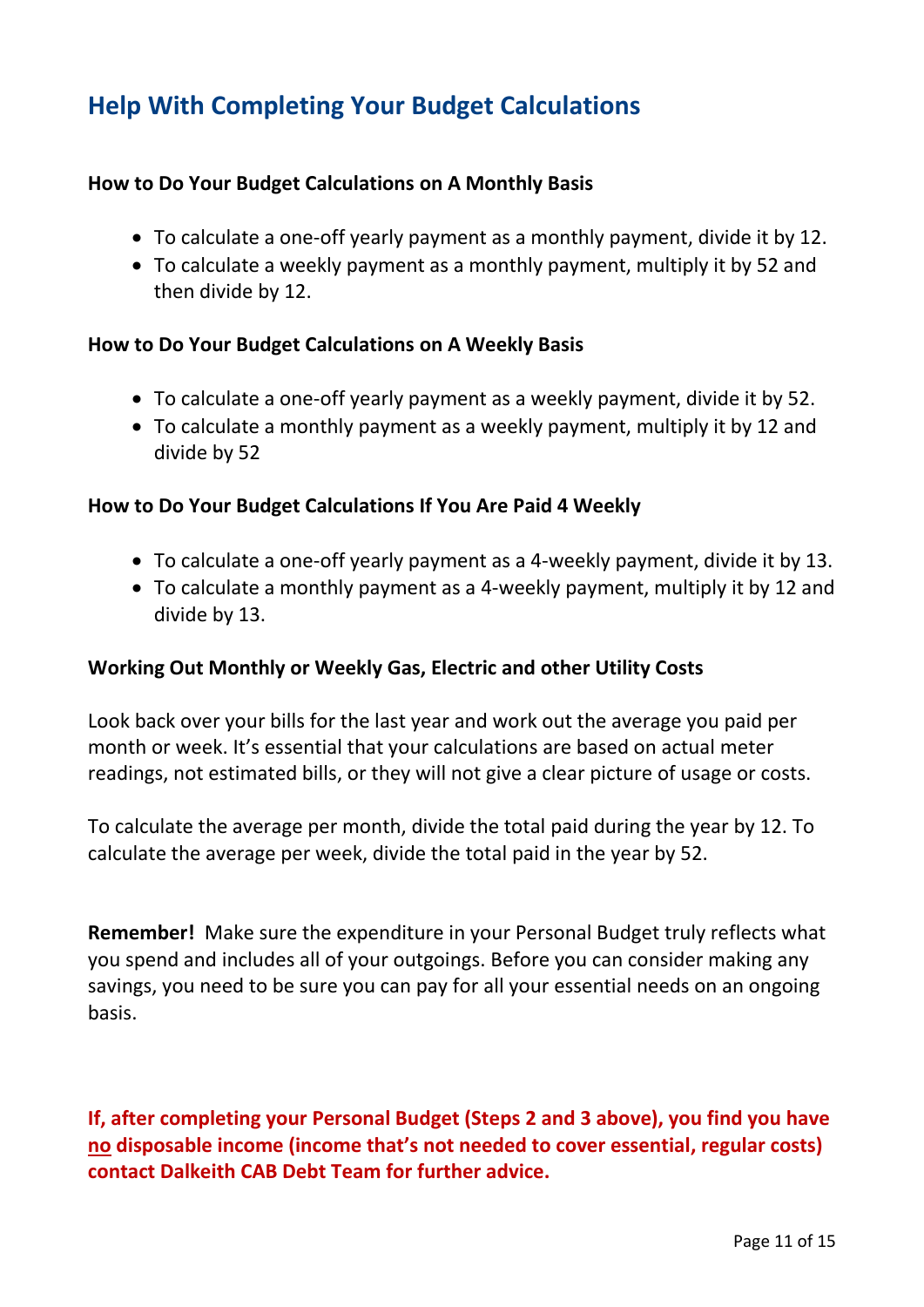## **Personal Budget - INCOME:**

| <b>Income Source</b>                                                                                                                   | Amount (£) | W/F/M/<br>$4/Q^*$ | <b>NOTES</b> |
|----------------------------------------------------------------------------------------------------------------------------------------|------------|-------------------|--------------|
| Net wages (Self)                                                                                                                       |            |                   |              |
| Net wages (Partner)                                                                                                                    |            |                   |              |
| Child Benefit                                                                                                                          |            |                   |              |
| <b>Child Tax Credit</b>                                                                                                                |            |                   |              |
| <b>Working Tax Credit</b>                                                                                                              |            |                   |              |
| Industrial Injuries                                                                                                                    |            |                   |              |
| Job Seeker's Allowance<br>Contribution -                                                                                               |            |                   |              |
| <b>Employment &amp; Support Allowance</b><br>Contribution -<br>Income based -<br>Please note components and any<br>premiums in 'notes' |            |                   |              |
| <b>Universal Credit</b><br>Please note breakdown of all<br>elements of UC required - award<br>letter or print out from journal         |            |                   |              |
| Housing Costs - Universal Credit                                                                                                       |            |                   |              |
| <b>Housing Benefit</b>                                                                                                                 |            |                   |              |
| <b>State Retirement Pension</b>                                                                                                        |            |                   |              |
| <b>Private Pension</b>                                                                                                                 |            |                   |              |
| <b>Pension Credit</b>                                                                                                                  |            |                   |              |
| Carer's Allowance                                                                                                                      |            |                   |              |
| Disability Living Allowance / Personal<br>Independence Payment - Please note<br>components and rates in 'notes'                        |            |                   |              |
| <b>Attendance Allowance</b>                                                                                                            |            |                   |              |
| Child Support Maintenance received                                                                                                     |            |                   |              |
| DHP (discretionary housing payment)                                                                                                    |            |                   |              |
| <b>TOTAL Net Income</b>                                                                                                                |            |                   |              |

\* Please indicate if paid weekly (W), fortnightly (F), monthly (M), 4 Weekly (4) or Quarterly (Q)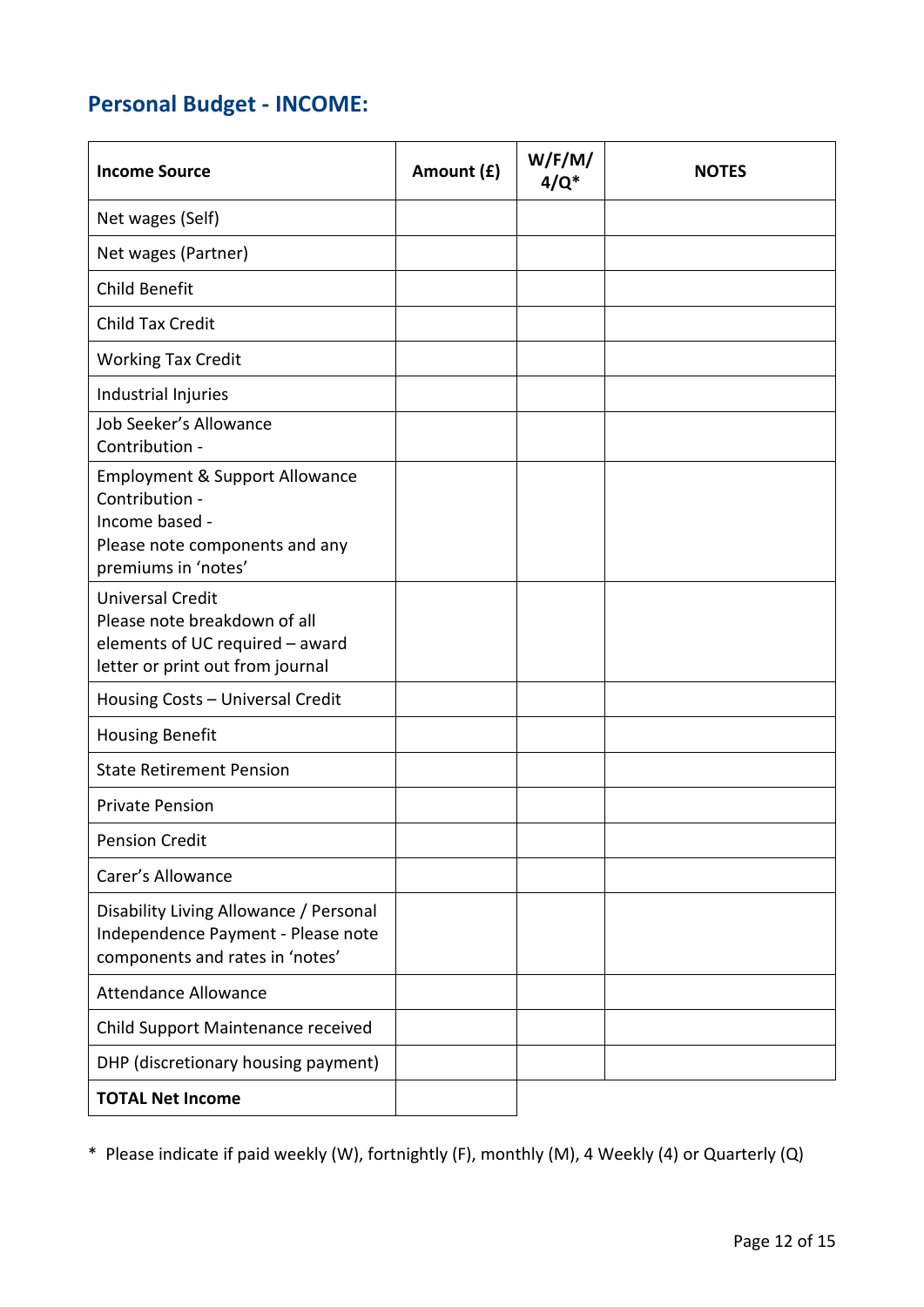## **Personal Budget - Essential EXPENDITURE:**

| <b>Expenditure for:</b>                                          | Amount (£) | W/F/M/<br>$4/Q^*$ | <b>NOTES</b> |
|------------------------------------------------------------------|------------|-------------------|--------------|
| Mortgage                                                         |            |                   |              |
| Secured Loan(s)                                                  |            |                   |              |
| Rent                                                             |            |                   |              |
| <b>Council Tax</b>                                               |            |                   |              |
| Landline                                                         |            |                   |              |
| Mobiles per household                                            |            |                   |              |
| Electricity                                                      |            |                   |              |
| Gas                                                              |            |                   |              |
| <b>Other Fuel</b>                                                |            |                   |              |
| Life Insurance                                                   |            |                   |              |
| House Insurance (contents/ buildings)                            |            |                   |              |
| Housekeeping<br>(including clothing, alcohol,<br>cigarettes)     |            |                   |              |
| School Meals (Children)                                          |            |                   |              |
| Pocket Money (Children)                                          |            |                   |              |
| Child care                                                       |            |                   |              |
| Hire Purchase / Conditional Sale<br>(copy of agreement required) |            |                   |              |
| Car - Petrol/Diesel                                              |            |                   |              |
| Car - MOT, service, maintenance, etc                             |            |                   |              |
| Car - Road Tax                                                   |            |                   |              |
| Car - Insurance                                                  |            |                   |              |
| Travel costs - bus / train fares                                 |            |                   |              |
| Dentist/Opticians/Other Health Costs                             |            |                   |              |
| TV or Other Appliances Rental / HP                               |            |                   |              |
| SKY TV (or similar)                                              |            |                   |              |
| <b>TV Licence</b>                                                |            |                   |              |
| Other (specify)                                                  |            |                   |              |
| <b>TOTAL Essential Expenditure</b>                               |            |                   |              |

#### **Net Income minus Essential Expenditure = Disposable Income**

\* Please indicate if paid out weekly (W), fortnightly (F), monthly (M), 4 Weekly (4) or Quarterly (Q)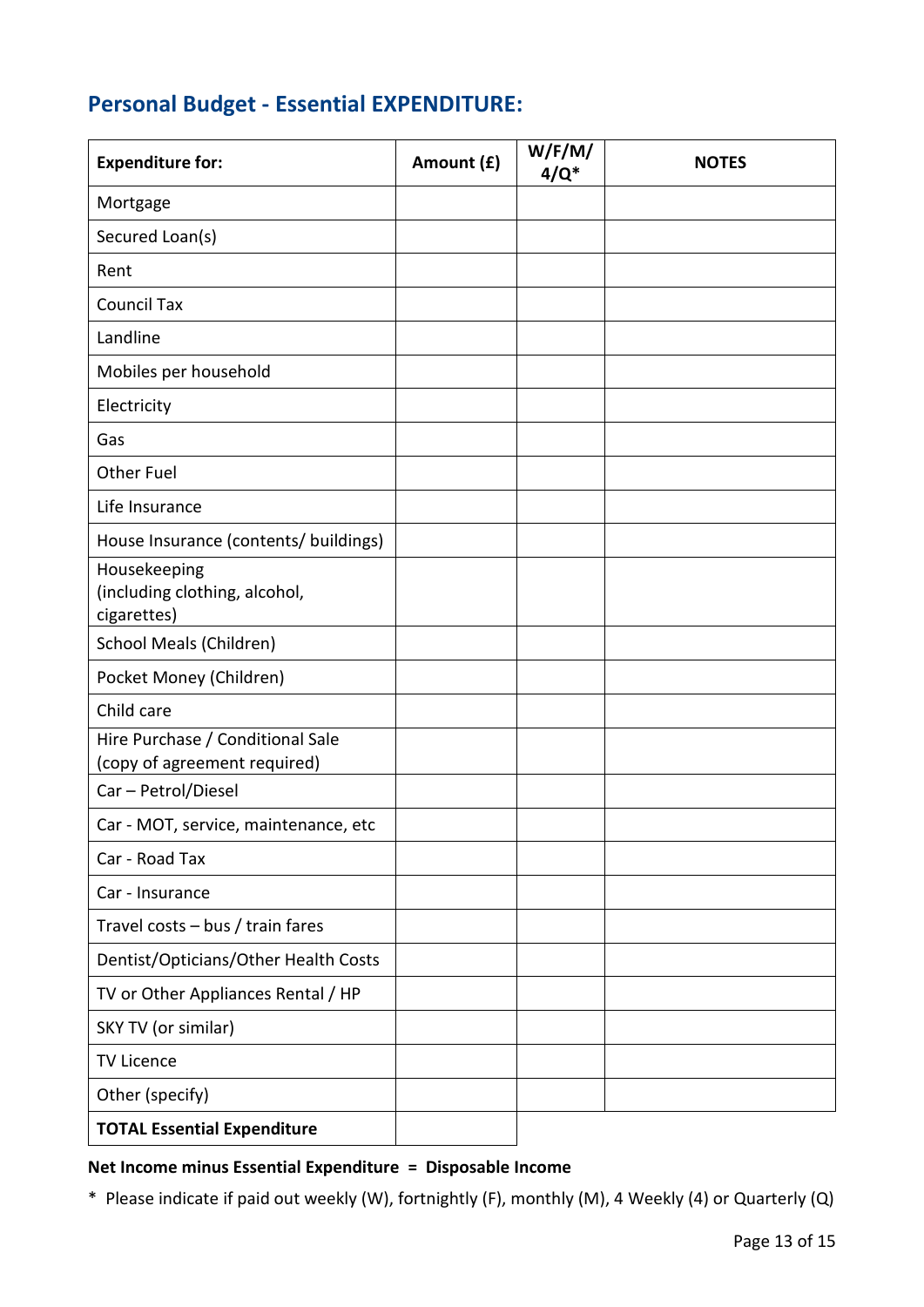## **Step Four: Make Payment Proposals**

## **Steps to Calculate Payments to Creditors Using Disposable Income**

- **1.** Calculate a pro-rata payment for each creditor on your Current Debt List on page 8 of this document (see how to do this below.)
- **2.** Complete an Offer of Payment sheet for each creditor.
- **3.** Send a letter to each creditor with an Offer of Payment sheet and a copy of your Personal Budget (pages 12 and 13).
- **4.** Start making the payments to each creditor once you have ensured their bank details are correct.
- **5.** If a creditor accepts your offer, continue making agreed payments to them. If a creditor does not accept your offer, or does not respond **continue** making your original payments to them and also **contact Dalkeith CAB team for assistance.**

### **Pro-rata Calculations and Payments**

Use the specific calculation below for each creditor. All the figures that you need are on your Current Debt List (on page 8) and in your Personal Budget (Pages 12-13).

If you completed a monthly Personal Budget, you must complete monthly pro-rata calculations. If you completed a weekly Personal Budget, you must complete weekly pro-rata calculations. If you calculate on a different basis, your sums won't work!

Work out a pro-rata payment using the following process for each creditor.

- **1.** Write down the outstanding balance owed to the creditor.
- **2.** Multiply (x) this amount by your total disposable income.
- **3.** Divide ( $\div$ ) this figure by your total debt figure (bottom of page 8.)
- **4.** The result (=) is your pro-rata payment offer to that creditor.

### **Example of a Pro Rata Payment Calculation (on a monthly basis)**

|              | £650.00 Total outstanding balance owed to ABC Ltd. |
|--------------|----------------------------------------------------|
| $\mathsf{x}$ | 50.00 Your total monthly disposable income         |
| $\div$       | 3,000.00 Your total debt                           |
| $=$          | £10.83 Your pro rata offer to ABC Ltd. Each month  |

It may be easier to calculate pro rata payments using the table on the next page.